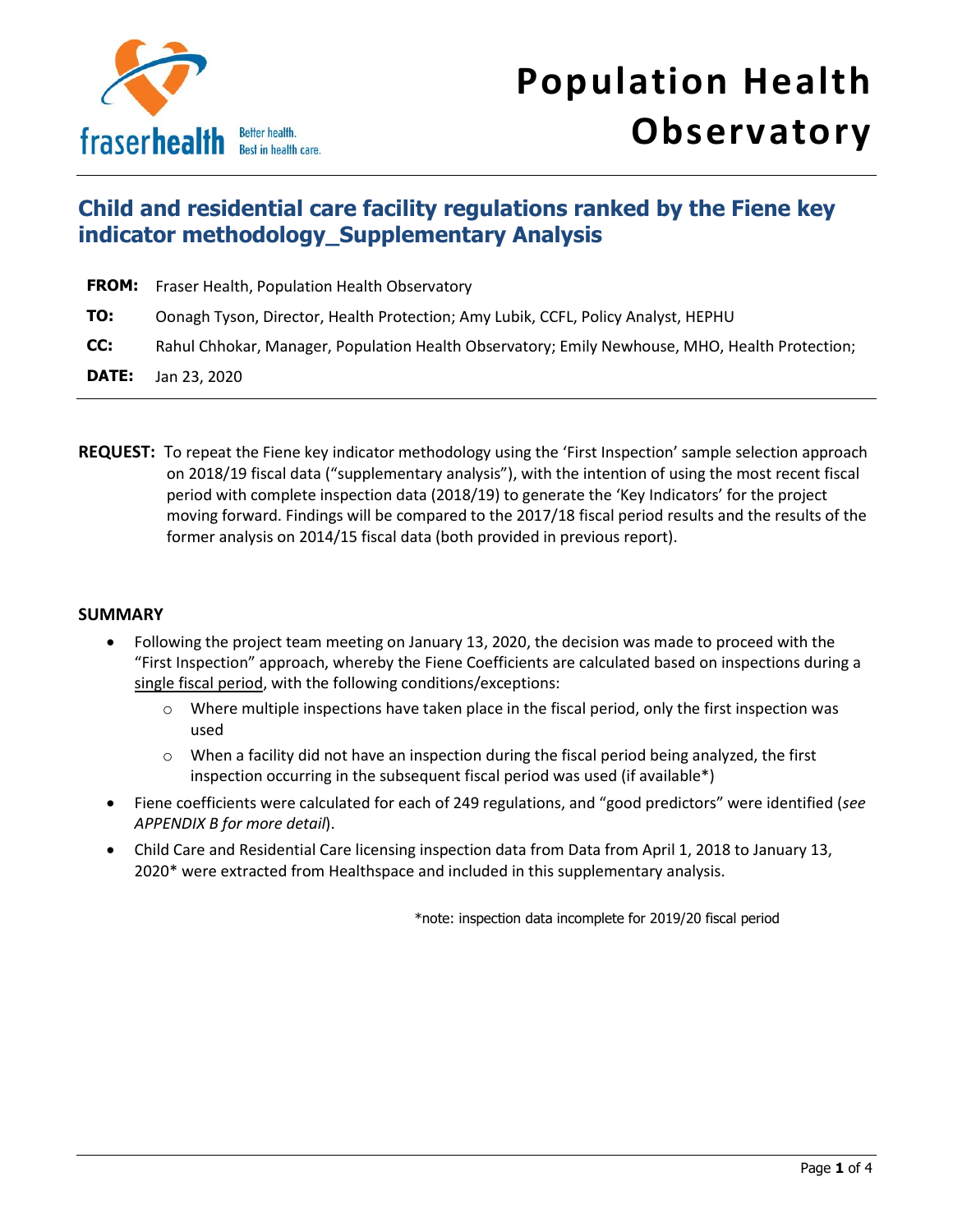**Table 1.** Regulations identified as "good predictors" (Fiene Coefficient of ≥ .26) of overall compliance by facility type: Childcare (left) and Residential care (right). Two recent fiscal periods are compared, in addition to previous findings from 2017.

|                         | <b>CHILDCARE FACILITIES</b>    |                          |         |                |  |
|-------------------------|--------------------------------|--------------------------|---------|----------------|--|
|                         |                                | <b>FIENE COEFFICIENT</b> |         |                |  |
|                         |                                |                          |         |                |  |
|                         | <b>REGULATION CODE</b>         |                          |         | 2014/15 Fiscal |  |
|                         |                                | 2017/18                  | 2018/19 | (previous      |  |
|                         |                                | Fiscal                   | Fiscal  | analysis)      |  |
|                         | 11010                          | 0.43                     | 0.51    |                |  |
|                         | 19090                          | 0.45                     | 0.46    | 0.46           |  |
|                         | 19070                          | 0.47                     | 0.44    | 0.43           |  |
|                         | 12140                          | 0.39                     | 0.44    | 0.49           |  |
|                         | 12040                          | 0.45                     | 0.44    |                |  |
|                         | 11200                          | 0.37                     | 0.42    | 0.41           |  |
|                         | 19100                          | 0.42                     | 0.42    | 0.34           |  |
| Common<br><b>JUNESE</b> | 12090                          | 0.42                     | 0.38    | 0.39           |  |
| both fiscal             | 12050                          | 0.38                     | 0.37    | 0.45           |  |
| periods                 | 11020                          | 0.35                     | 0.36    | 0.42           |  |
|                         | 13050                          | 0.31                     | 0.34    | 0.34           |  |
|                         | 19080                          | 0.38                     | 0.33    | 0.31           |  |
|                         | 10050                          | 0.27                     | 0.32    | 0.31           |  |
|                         | 19160                          | 0.34                     | 0.30    |                |  |
|                         | 15030                          | 0.28                     | 0.29    | 0.35           |  |
|                         | 12060                          | 0.27                     | 0.29    |                |  |
| Different               | 12430                          |                          | 0.29    |                |  |
| between                 | 13060                          |                          | 0.29    |                |  |
| fiscal<br>periode       | 13020                          |                          | 0.28    | 0.30           |  |
|                         | 14030                          | 0.26                     |         | 0.30           |  |
|                         | <b>Total "Good" Predictors</b> | 17                       | 19      | $14*$          |  |

\*In total, 16 regulations were identified in the 2017 analysis (2 not listed here)

\*note: inspection data incomplete for 2019/20 fiscal period

# **RESIDENTIAL CARE FACILITIES**

|                   |                                | <b>FIENE COEFFICIENT</b> |         |                |
|-------------------|--------------------------------|--------------------------|---------|----------------|
|                   | <b>REGULATION CODE</b>         |                          |         | 2014/15 Fiscal |
|                   |                                | 2017/18                  | 2018/19 | (previous      |
|                   |                                | Fiscal                   | Fiscal  | analysis)      |
|                   | 31300                          | 0.39                     | 0.48    | 0.46           |
|                   | 33280                          | 0.423                    | 0.45    |                |
| Camman            | 31290                          | 0.48                     | 0.44    | 0.48           |
| 300033            | 31260                          | 0.37                     | 0.38    | 0.41           |
| both fiscal       | 32320                          | 0.48                     | 0.37    | 0.38           |
| periods           | 32100                          | 0.41                     | 0.33    | 0.29           |
|                   | 30240                          | 0.29                     | 0.30    | 0.36           |
|                   | 32110                          | 0.46                     | 0.29    | 0.34           |
| Different         | 32010                          | ---                      | 0.27    | ---            |
| belween<br>fiscal | 31100                          | 0.31                     | ---     | 0.35           |
| periods           | 33230                          | 0.40                     | ---     | 0.36           |
|                   | <b>Total "Good" Predictors</b> | 10                       | 9       | $9**$          |

\*\* In total, 18 regulations were identified in the 2017 analysis (9 not listed here)

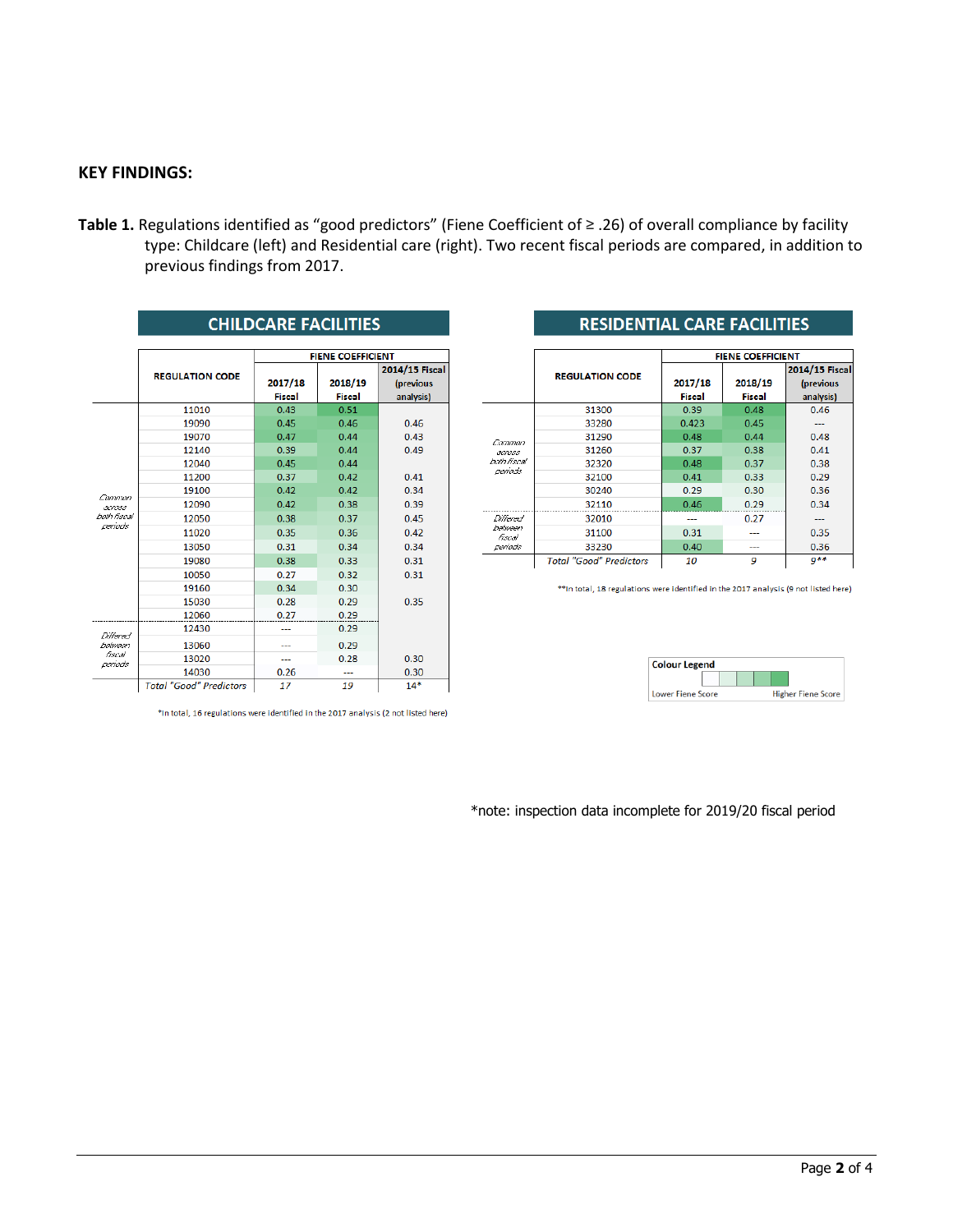## **APPENDIX A: Background (adapted from the 2017 request memo)**

The Fiene key indicator methodology is highlighted in a Federal Office of Child Care publication series on contemporary licensing highlights as part of a differential monitoring approach along with the risk assessment methodology. Key Indicators statistically predict or are predictor rules of overall compliance with all the rules for a particular service type<sup>1</sup>.

The health protection department is looking to more efficiently track child and residential care compliance by monitoring the regulations that are the best predictors for the facilities in the Fraser Health authority. There are currently 271 regulations applicable to childcare facilities and 473 regulations applicable to residential facilities.

### **APPENDIX B: Methodology (adapted from the 2017 request memo)**

- An extract from Healthspace was provided by the Health Protection department containing all the monitored childcare and residential facilities inspections from April 1, 2017 to March 31, 2019 and whether they passed each individual regulation.
- Around 80% of facilities had more than one inspection during the two year study period. As a result, three approaches to selecting inspections for analysis were performed and compared:

| Approach                                                                                         | <b>Rationale</b>                                                                                                                                                                                                                                                                                                                                                                  |
|--------------------------------------------------------------------------------------------------|-----------------------------------------------------------------------------------------------------------------------------------------------------------------------------------------------------------------------------------------------------------------------------------------------------------------------------------------------------------------------------------|
| "First Inspection"<br>Select only the first inspection in the study period                       | To replicate the methodology of the original analysis<br>performed in 2017. Provides a more 'cross sectional'<br>picture of compliance at the inspection level.                                                                                                                                                                                                                   |
| "Most Violations"<br>Select only the inspection with the most violations                         | Maintains independence of observations, and mitigates<br>bias (see "Inspections Combined"). Compares<br>compliance at the inspection level.                                                                                                                                                                                                                                       |
| "Inspections Combined"<br>Combine all violations across all inspections for a given<br>facility. | Summarizes compliance at the facility level. Consistent<br>with the Fiene methodology whereby facilities are<br>ranked to identify 'high compliance' vs. 'low<br>compliance'. However, may introduce selection bias:<br>facilities with multiple inspections may be more likely<br>to have a greater number of regulations violated and<br>thus receive a low compliance ranking. |

The following figure represents these three approaches visually: